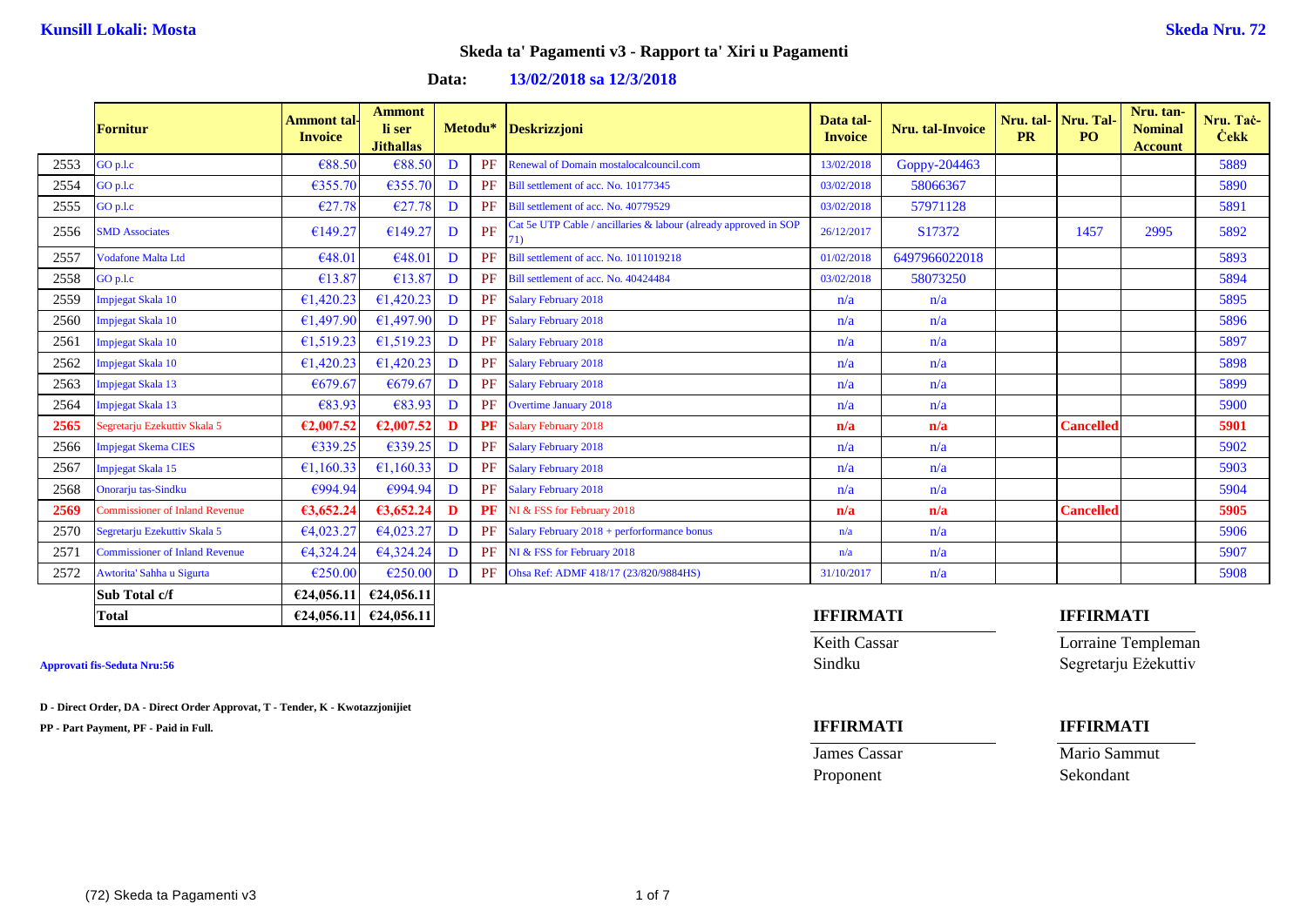**Data: 13/02/2018 sa 12/3/2018**

|      | <b>Fornitur</b>       | <b>Ammont tal</b><br><b>Invoice</b> | <b>Ammont</b><br>li ser<br><b>Jithallas</b> | Metodu* |           | <b>Deskrizzjoni</b>                                                                                                                                      | Data tal-<br><b>Invoice</b> | Nru. tal-Invoice | <b>PR</b> | Nru. tal-Nru. Tal<br>PO <sub>1</sub> | Nru. tan-<br><b>Nominal</b><br><b>Account</b> | Nru. Tač-<br><b>Cekk</b> |
|------|-----------------------|-------------------------------------|---------------------------------------------|---------|-----------|----------------------------------------------------------------------------------------------------------------------------------------------------------|-----------------------------|------------------|-----------|--------------------------------------|-----------------------------------------------|--------------------------|
| 2573 | <b>ICT Solutions</b>  | €1,525.15                           | €1,525.15                                   | D       | <b>PP</b> | Upgrade from Sage partner to Sage Evolution (50% as deposit)                                                                                             |                             |                  |           | 1484                                 |                                               | 5909                     |
| 2574 | <b>ICT Solutions</b>  | €1,525.15                           | €1,525.15                                   | D       | <b>PP</b> | Upgrade from Sage partner to Sage Evolution (50% on delivery)                                                                                            |                             |                  |           | 1484                                 |                                               | 5910                     |
| 2575 | Pay self - Petty cash | €208.49                             | €208.49                                     | D       | PF        | Petty cash for the month of February 2018                                                                                                                |                             |                  |           |                                      |                                               | 5911                     |
| 2576 | Philip Azzopardi      | €1,926.03                           | €1,926.03                                   |         | PF        | Maintenance hand / messenger February 2018                                                                                                               | 5/3/2018                    | 003/18           |           |                                      |                                               | 5912                     |
| 2577 | Philip Azzopardi      | €650.00                             | €650.00                                     | т       | PF        | Use of van February 2018                                                                                                                                 | 05/03/2018                  | 004/18           |           |                                      |                                               | 5913                     |
| 2578 | <b>ARMS Ltd</b>       | €228.62                             | €228.62                                     | D       | PF        | Bill settlement of acc. No. 101000126074                                                                                                                 | 02/03/2018                  | 25472328         |           |                                      |                                               | 5914                     |
| 2579 | <b>ARMS</b> Ltd       | €47.71                              | €47.71                                      | D       | PF        | Bill settlement of acc. No. 411000062031                                                                                                                 | 02/03/2018                  | 25472321         |           |                                      |                                               | 5915                     |
| 2580 | Maltapost p.l.c       | €78.00                              | €78.00                                      | D       | PF        | 300 stamps                                                                                                                                               | n/a                         | n/a              |           |                                      |                                               | 5916                     |
| 2581 | <b>Adam Bugeja</b>    | €85.50                              | €3,238.86                                   | т       | PF        | Transportation of stalls (Qarghasel) from MTA                                                                                                            | 07/02/2018                  | WO99-2017        |           | WO99-2017                            |                                               | 5917                     |
| 2582 | <b>Adam Bugeja</b>    | €228.60                             |                                             |         | PF        | Repairing of storm water culvert in Triq id-Dawr                                                                                                         | 07/02/2018                  | WO94-2017        |           | WO94-2017                            |                                               | 5917                     |
| 2583 | <b>Adam Bugeja</b>    | €112.18                             |                                             | т       | PF        | Repairing / hammering pavement in front of Sphinx pastizzeria in<br>Piazza Rotunda                                                                       | 07/02/2018                  | WO52-2017        |           | WO52-2017                            |                                               | 5917                     |
| 2584 | <b>Adam Bugeja</b>    | €186.96                             |                                             |         | PF        | Repairing pavements near cannon in front of church parvis & near<br>Paramount Garage in Triq il-Kostituzzjoni                                            | 07/02/2018                  | WO129-2017       |           | WO129-<br>2017                       |                                               | 5917                     |
| 2585 | <b>Adam Bugeja</b>    | €444.50                             |                                             |         | PF        | Rebuilding of coping in Gnien Reggie Cilia & fixing of bollard near<br>Sofra Kebab                                                                       | 0702/2018                   | WO120-2017       |           | WO120-<br>2017                       |                                               | 5917                     |
| 2586 | <b>Adam Bugeja</b>    | €345.91                             |                                             | т       | PF        | Repairing of storm water culvert in front of 136, Triq il-Kbira                                                                                          | 07/02/2018                  | WO141-2017       |           | WO141-<br>2017                       |                                               | 5917                     |
| 2587 | <b>Adam Bugeja</b>    | €537.16                             |                                             | T       | PF        | Repairing of two storm water culverts in front of 397 and 122, Triq<br>il-Kbira                                                                          | 07/02/2018                  | WO128-2017       |           | WO128-<br>2017                       |                                               | 5917                     |
| 2588 | <b>Adam Bugeja</b>    | €206.59                             |                                             | T       | PF        | Fixing hole in front of Savewise Supernarket in Triq il-Pont                                                                                             | 07/02/2018                  | WO134-2017       |           | WO134-<br>2017                       |                                               | 5917                     |
| 2589 | <b>Adam Bugeja</b>    | €822.62                             |                                             |         | PF        | Fixing pavements to be accessable to wheel/push chairs in zebra<br>crossings in Pjazza Rotunda and repairing kerb in soft area of Civic<br><b>Centre</b> | 07/02/2018                  | WO135-2017       |           | WO135-<br>2017                       |                                               | 5917                     |
| 2590 | <b>Adam Bugeja</b>    | €268.84                             |                                             | т       | PF        | Fixing with concrete and steel manhole cover in front of Speranza<br><b>Chapel in Triq l-Isperanza</b>                                                   | 07/02/2018                  | WO137.2017       |           | WO137-<br>2017                       |                                               | 5917                     |
|      | Sub Total c/f         | E9,428.01                           | 69,428.01                                   |         |           |                                                                                                                                                          |                             |                  |           |                                      |                                               |                          |
|      | Sub Total b/f         |                                     | $\epsilon$ 24,056.11 $\epsilon$ 24,056.11   |         |           |                                                                                                                                                          |                             |                  |           |                                      |                                               |                          |

**D - Direct Order, DA - Direct Order Approvat, T - Tender, K - Kwotazzjonijiet**

**PP - Part Payment, PF - Paid in Full. IFFIRMATI IFFIRMATI**

## **Total €33,484.12 €33,484.12 IFFIRMATI IFFIRMATI**

**James Cassar Mario Sammut** Proponent Sekondant

Keith Cassar **Lorraine Templeman Approvati fis-Seduta Nru:56** Sindku Segretarju Eżekuttiv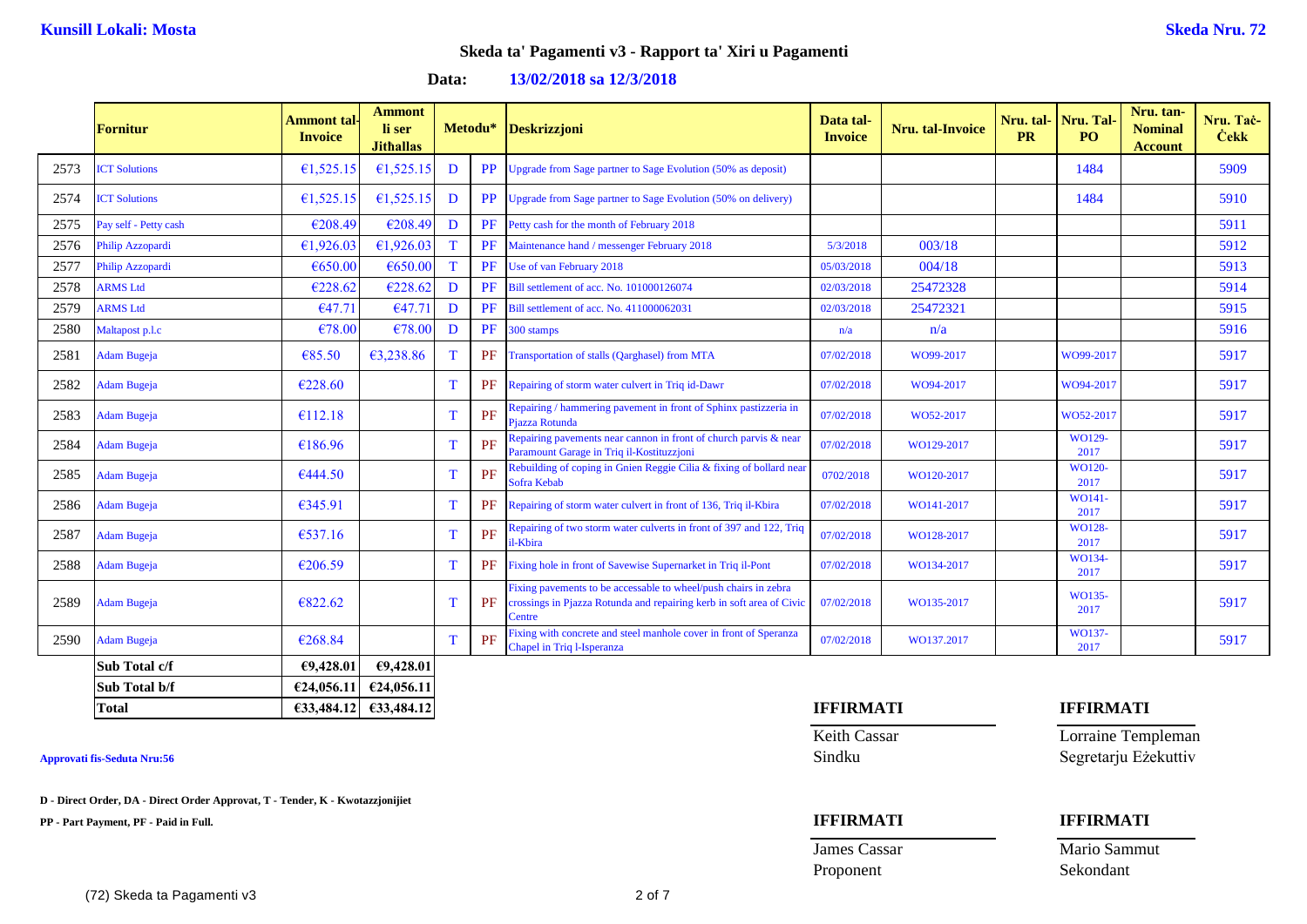## **Data: 13/02/2018 sa 12/3/2018**

|      | Fornitur                    | Ammont tal <sub>'</sub><br><b>Invoice</b> | <b>Ammont</b><br>li ser<br><b>Jithallas</b> | Metodu*  |           | <b>Deskrizzjoni</b>                                                | Data tal-<br><b>Invoice</b> | Nru. tal-Invoice | Nru. tal-<br><b>PR</b> | Nru. Tal<br>PO <sub>1</sub> | Nru. tan-<br><b>Nominal</b><br><b>Account</b> | Nru. Tač-<br><b>Cekk</b> |
|------|-----------------------------|-------------------------------------------|---------------------------------------------|----------|-----------|--------------------------------------------------------------------|-----------------------------|------------------|------------------------|-----------------------------|-----------------------------------------------|--------------------------|
| 2591 | Alberta Co. Ltd.            | €30.56                                    | €30.56                                      | D        | PF        | Maintenance on fire extinguishers in administrative offices        | 13/02/2018                  | 61935            |                        |                             |                                               | 5918                     |
| 2592 | Bitmac (Works) Ltd          | €319.00                                   | €319.00                                     | D        | PF        | <b>IRR</b> bags & Blackflex                                        | 16/02/2018                  | 15282            |                        | 1480                        |                                               | 5919                     |
| 2593 | <b>C&amp;X</b> Ironmongery  | € $63.65$                                 | €63.65                                      | D        | PF        | Various ironmongery items                                          | 11/12/2017                  | 8243             |                        | 1479                        |                                               | 5920                     |
| 2594 | <b>Ell's Urban Services</b> | €304.50                                   | €304.50                                     |          | PF        | Patching in Trejqet il-Bajtar                                      | 07/02/2018                  | <b>Bill 21</b>   |                        | WO127-2017                  |                                               | 5921                     |
| 2595 | <b>Ell's Urban Services</b> | €1,309.52                                 | €1,309.52                                   | T        | PF        | Patching in triq near Tat-Targa Battery                            | 07/02/2018                  | <b>Bill 21</b>   |                        | WO127-2017                  |                                               | 5921                     |
| 2596 | <b>Ell's Urban Services</b> | €889.01                                   | €889.01                                     |          | PF        | Patching in triq near Tat-Targa Battery                            | 07/02/2018                  | <b>Bill 21</b>   |                        | WO127-2017                  |                                               | 5921                     |
| 2597 | <b>Ell's Urban Services</b> | €1,003.47                                 | €1,003.47                                   | T        | PF        | Patching in triq near Tat-Targa Battery                            | 07/02/2018                  | <b>Bill 21</b>   |                        | WO127-2017                  |                                               | 5921                     |
| 2598 | <b>Ell's Urban Services</b> | €1,215.26                                 | €1,215.26                                   |          | PF        | Patching in triq near Tat-Targa Battery                            | 07/02/2018                  | <b>Bill 21</b>   |                        | WO127-2017                  |                                               | 5921                     |
| 2599 | <b>Ell's Urban Services</b> | €567.91                                   | €567.91                                     | т        | <b>PF</b> | Patching in triq near Tat-Targa Battery                            | 07/02/2018                  | <b>Bill 21</b>   |                        | WO127-2017                  |                                               | 5921                     |
| 2600 | <b>Ell's Urban Services</b> | €608.72                                   | €608.72                                     |          | <b>PF</b> | Patching in triq near Tat-Targa Battery                            | 07/02/2018                  | <b>Bill 21</b>   |                        | WO127-2017                  |                                               | 5921                     |
| 2601 | <b>Ell's Urban Services</b> | €1,149.65                                 | €1,149.65                                   | <b>T</b> | <b>PF</b> | Patching in triq near Tat-Targa Battery                            | 07/02/2018                  | <b>Bill 21</b>   |                        | WO127-2017                  |                                               | 5921                     |
| 2602 | <b>Ell's Urban Services</b> | €946.36                                   | €946.36                                     |          | <b>PF</b> | Patching in triq near Tat-Targa Battery                            | 07/02/2018                  | <b>Bill 21</b>   |                        | WO127-2017                  |                                               | 5921                     |
| 2603 | <b>Ell's Urban Services</b> | €722.12                                   | €722.12                                     |          | <b>PF</b> | Speed moderators in Triq il-Fortizza                               | 07/02/2018                  | <b>Bill 21</b>   |                        | WO121-2017                  |                                               | 5921                     |
| 2604 | <b>Ell's Urban Services</b> | €19.95                                    | €19.95                                      |          | <b>PF</b> | Patching in Triq Anglu Gatt (Large pothole)                        | 07/02/2018                  | <b>Bill 21</b>   |                        | WO123-2017                  |                                               | 5921                     |
| 2605 | <b>Ell's Urban Services</b> | €380.10                                   | €380.10                                     |          | PF        | Patching in Triq ix-Xitwa in front of 36                           | 07/02/2018                  | <b>Bill 21</b>   |                        | WO123-2017                  |                                               | 5921                     |
| 2606 | <b>Ell's Urban Services</b> | €432.18                                   | €432.18                                     | т        | PF        | Patching in Triq Cejlu Tonna (all drainage connection that lowered | 07/02/2018                  | <b>Bill 21</b>   |                        | WO123-2017                  |                                               | 5921                     |
| 2607 | <b>Ell's Urban Services</b> | €738.31                                   | €738.31                                     |          | PF        | Patching in Triq Carmelo Dimech                                    | 07/02/2018                  | <b>Bill 21</b>   |                        | WO123-2017                  |                                               | 5921                     |
| 2608 | <b>Ell's Urban Services</b> | €873.85                                   | €873.85                                     |          | PF        | Patching in Triq Dun Mikiel Xerri                                  | 07/02/2018                  | <b>Bill 21</b>   |                        | WO123-2017                  |                                               | 5921                     |
| 2609 | <b>Ell's Urban Services</b> | €49.54                                    | €49.54                                      |          | PF        | Patching Triq Grognet (large pothole)                              | 07/02/2018                  | <b>Bill 21</b>   |                        | WO116-2017                  |                                               | 5921                     |
| 2610 | <b>Ell's Urban Services</b> | €716.77                                   | €716.77                                     |          | PF        | Patching in Triq Durumblat between cemetery & Torri Kumbo          | 07/02/2018                  | <b>Bill 21</b>   |                        | WO116-2017                  |                                               | 5921                     |
|      | Sub Total c/f               | £12,340.43                                | £12,340.43                                  |          |           |                                                                    |                             |                  |                        |                             |                                               |                          |

**D - Direct Order, DA - Direct Order Approvat, T - Tender, K - Kwotazzjonijiet**

**Sub Total b/f €33,484.12 €33,484.12**

**PP - Part Payment, PF - Paid in Full. IFFIRMATI IFFIRMATI**

## **Total €45,824.55 €45,824.55 IFFIRMATI IFFIRMATI**

Proponent Sekondant

Keith Cassar **Lorraine Templeman Approvati fis-Seduta Nru:56** Sindku Segretarju Eżekuttiv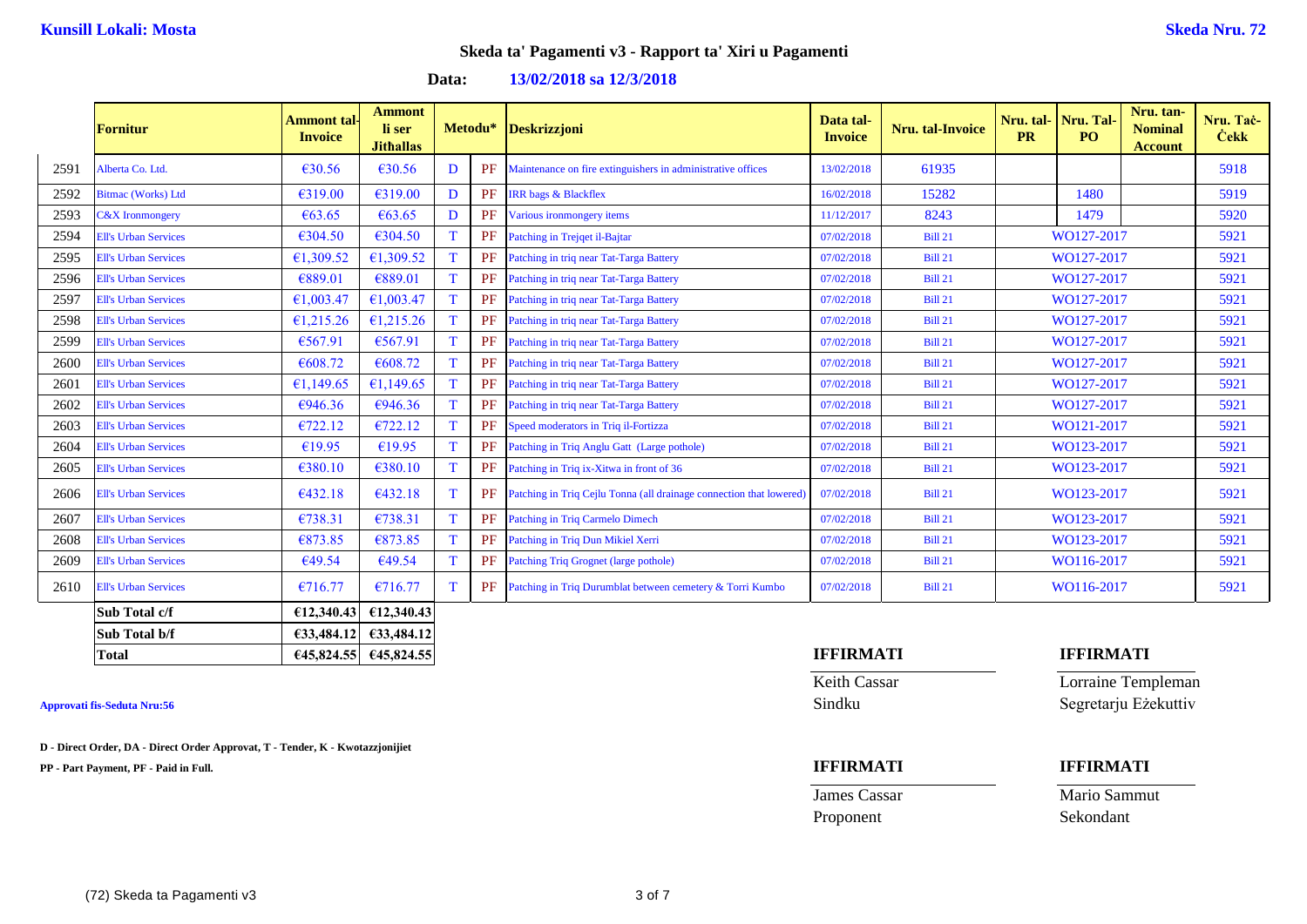**Data: 13/02/2018 sa 12/3/2018**

|      | <b>Fornitur</b>              | Ammont tal-<br><b>Invoice</b> | <b>Ammont</b><br>li ser<br><b>Jithallas</b> | Metodu*     |           | <b>Deskrizzjoni</b>                                                                                                                                                 | Data tal-<br><b>Invoice</b> | Nru. tal-Invoice | Nru. tal-<br><b>PR</b> | Nru. Tal-<br>P <sub>O</sub> | Nru. tan-<br><b>Nominal</b><br><b>Account</b> | Nru. Tač-<br><b>Cekk</b> |
|------|------------------------------|-------------------------------|---------------------------------------------|-------------|-----------|---------------------------------------------------------------------------------------------------------------------------------------------------------------------|-----------------------------|------------------|------------------------|-----------------------------|-----------------------------------------------|--------------------------|
| 2611 | <b>Ell's Urban Services</b>  | €146.30                       | €146.30                                     |             | PF        | Patching in Triq Zmien il-Bronz                                                                                                                                     | 07/02/2018                  | <b>Bill 21</b>   |                        | WO114-2017                  |                                               | 5921                     |
| 2612 | <b>Ell's Urban Services</b>  | €469.80                       | €469.80                                     |             | PF        | Patching in Triq San Silvestru                                                                                                                                      | 07/02/2018                  | <b>Bill 21</b>   |                        | WO138-2017                  |                                               | 5921                     |
| 2613 | <b>Ell's Urban Services</b>  | €364.73                       | €364.73                                     |             | <b>PF</b> | Patching in Triq Camillo Sceberras                                                                                                                                  | 07/02/2018                  | <b>Bill 21</b>   |                        | WO138-2017                  |                                               | 5921                     |
| 2614 | <b>Ell's Urban Services</b>  | €564.45                       | €564.45                                     |             | <b>PF</b> | <b>Patching in Triq Camillo Sceberras</b>                                                                                                                           | 07/02/2018                  | <b>Bill 21</b>   |                        | WO138-2017                  |                                               | 5921                     |
| 2615 | <b>Ell's Urban Services</b>  | €19.80                        | €19.80                                      |             | <b>PF</b> | Patching in Triq il-Manwella in front of house 16                                                                                                                   | 07/02/2018                  | <b>Bill 21</b>   |                        | WO132-2017                  |                                               | 5921                     |
| 2616 | G.3.B Ltd                    | €496.57                       | €943.48                                     |             | PF        | Upkeep of public convenience January 2018                                                                                                                           | 26/01/2018                  | <b>MST04/18</b>  |                        |                             |                                               | 5922                     |
| 2617 | G.3.B Ltd                    | $-624.83$                     |                                             | $\mathbf T$ | <b>PF</b> | Less 5% as per defaault notice 1/2018                                                                                                                               | 18/01/2018                  | 39/0086/18/OCC   |                        |                             |                                               | 5922                     |
| 2618 | G.3.B Ltd                    | €496.57                       |                                             | $\mathbf T$ | PF        | Upkeep of public convenience February 2018                                                                                                                          | 26/02/2018                  | <b>MST05/18</b>  |                        |                             |                                               | 5922                     |
| 2619 | G.3.B Ltd                    | $-624.83$                     |                                             |             |           | Less 5% as per defaault notice 2/2018                                                                                                                               | 07/02/2018                  | 39/0251/18/OCC   |                        |                             |                                               | 5922                     |
| 2620 | <b>Jimmy Muscat</b>          | €1,202.50                     | €1,202.50                                   | T           | <b>PF</b> | <b>Bulky refuse collection February 2018</b>                                                                                                                        | 28/02/2018                  | 002/18           |                        |                             |                                               | 5923                     |
| 2621 | <b>Lands Authority</b>       | €232.94                       | €232.94                                     | D           | PF        | Underground shelter Pjazza Rotunda (27/2/18 - 26/2/19)                                                                                                              | 01/02/2018                  | 1572391          |                        |                             |                                               | 5924                     |
| 2622 | <b>LESA</b>                  | €4.67                         | €22.15                                      | D           | PF        | 10% administration fee for the month of December 2017                                                                                                               | 05/02/2018                  | $Dec-17$         |                        |                             |                                               | 5925                     |
| 2623 | <b>LESA</b>                  | €17.48                        |                                             | D           | <b>PF</b> | 10% administration fee for the month of January 2018                                                                                                                | 05/02/2018                  | $Jan-18$         |                        |                             |                                               | 5925                     |
| 2624 | <b>Mario Mallia</b>          | €241.76                       | €694.14                                     | D           | PF        | Maintenance works on electrical faults in Sta. Margerita playing<br>field including replacements of LED bulbs, lamp post, demarcation<br>boxes and wires.           | 26/02/2018                  | 1056             |                        | 149-2017                    |                                               | 5926                     |
| 2625 | <b>Mario Mallia</b>          | €452.38                       |                                             | D           | PF        | Maintenance works on electrical fault in soft area in front of Civic<br>Centre which includes armored wire, inpection & surface boxes,<br>LED bulbs & labour 15 hrs | 26/02/2018                  | 1057             |                        | 009-2018                    |                                               | 5926                     |
| 2626 | <b>Paramount Coaches</b>     | €88.50                        | €88.50                                      | D           | PF        | Transport service (Harga 18/1/2018) to Mdina with return                                                                                                            | 31/01/2018                  | 10005443         |                        | 1469                        |                                               | 5927                     |
| 2627 | <b>Patrick's Ironmongery</b> | €108.75                       | €108.75                                     | D           | PF        | Various ironmongery items                                                                                                                                           | 02/03/2018                  | 1730             |                        | 1487                        |                                               | 5928                     |
|      | Sub Total c/f                | €4,857.54                     | €4,857.54                                   |             |           |                                                                                                                                                                     |                             |                  |                        |                             |                                               |                          |
|      | Sub Total b/f                |                               | $645,824.55$ $645,824.55$                   |             |           |                                                                                                                                                                     |                             |                  |                        |                             |                                               |                          |

**D - Direct Order, DA - Direct Order Approvat, T - Tender, K - Kwotazzjonijiet**

**PP - Part Payment, PF - Paid in Full. IFFIRMATI IFFIRMATI**

Proponent Sekondant

## **Total €50,682.09 €50,682.09 IFFIRMATI IFFIRMATI**

Keith Cassar **Lorraine Templeman Approvati fis-Seduta Nru:56** Sindku Segretarju Eżekuttiv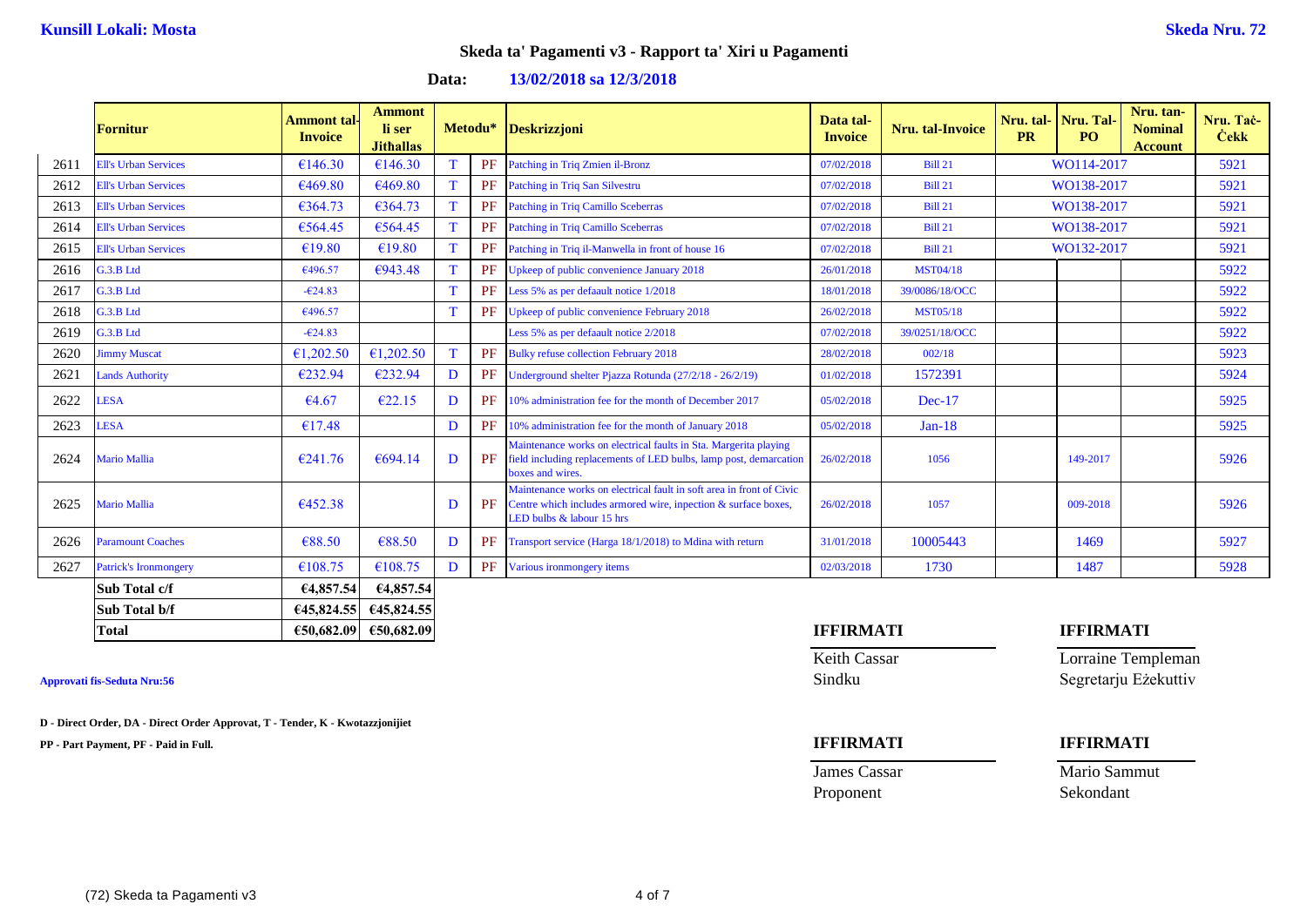**Data: 13/02/2018 sa 12/3/2018**

|      | <b>Fornitur</b>                          | Ammont tal·<br><b>Invoice</b> | <b>Ammont</b><br>li ser<br><b>Jithallas</b> | Metodu* |    | <b>Deskrizzjoni</b>                                  | Data tal-<br><b>Invoice</b> | Nru. tal-Invoice | Nru. tal-<br><b>PR</b> | Nru. Tal-<br>PO <sub>1</sub> | Nru. tan-<br><b>Nominal</b><br><b>Account</b> | Nru. Tač-<br><b>Cekk</b> |
|------|------------------------------------------|-------------------------------|---------------------------------------------|---------|----|------------------------------------------------------|-----------------------------|------------------|------------------------|------------------------------|-----------------------------------------------|--------------------------|
| 2628 | Philip Azzopardi                         | €53.10                        | €53.10                                      | D       | PF | Riembursement payment to E. Camilleri for red wood   | 27/02/2018                  | 4474             |                        | 1486                         |                                               | 5929                     |
| 2629 | <b>Public Broadcasting Services Ltd</b>  | €59.00                        | €59.00                                      | D       | PF | Advert annual meeting on Radio                       | 31/01/2018                  | 2018001916       |                        | 1474                         |                                               | 5930                     |
| 2630 | <b>PwC Malta Technology Services Ltd</b> | €569.94                       | €569.94                                     |         | PF | IT Services rendered in February 2018                | 02/03/2018                  | MLT38200154      |                        |                              |                                               | 5931                     |
| 2631 | <b>R&amp;G</b> Hardware                  | €47.80                        | €186.43                                     | D       | PF | Various ironmongery items                            | 09/01/2018                  | 43777            |                        | 1485                         |                                               | 5932                     |
| 2632 | <b>R&amp;G Hardware</b>                  | €138.63                       |                                             | D       | PF | Various ironmongery items                            | 07/02/2018                  | 43799            |                        | 1485                         |                                               | 5932                     |
| 2633 | <b>Standard Publications Ltd.</b>        | €46.26                        | €46.26                                      | D       | PF | Advert Annual Meeting on The Malta Indipendent Daily | 31/01/2018                  | 92041            |                        | <b>CS</b> 1190               |                                               | 5933                     |
| 2634 | The Lighthouse Keepers                   | €20.90                        | €20.90                                      |         | PF | <b>Street Lighting Maintenance (W332)</b>            | 23/01/2018                  | 2927             |                        |                              |                                               | 5934                     |
| 2635 | The Lighthouse Keepers                   | €37.60                        | €37.60                                      |         | PF | <b>Street Lighting Maintenance (W331)</b>            | 23/01/2018                  | 2928             |                        |                              |                                               | 5934                     |
| 2636 | The Lighthouse Keepers                   | €37.61                        | €37.61                                      |         | PF | <b>Street Lighting Maintenance (W632)</b>            | 23/01/2018                  | 2929             |                        |                              |                                               | 5934                     |
| 2637 | The Lighthouse Keepers                   | €37.50                        | €37.50                                      |         | PF | <b>Street Lighting Maintenance (W633)</b>            | 23/01/2018                  | 2930             |                        |                              |                                               | 5934                     |
| 2638 | The Lighthouse Keepers                   | €34.82                        | €34.82                                      |         | PF | <b>Street Lighting Maintenance (W323)</b>            | 23/01/2018                  | 2931             |                        |                              |                                               | 5934                     |
| 2639 | The Lighthouse Keepers                   | €37.50                        | €37.50                                      |         | PF | <b>Street Lighting Maintenance (W674)</b>            | 23/01/2018                  | 2932             |                        |                              |                                               | 5934                     |
| 2640 | The Lighthouse Keepers                   | €34.82                        | €34.82                                      |         | PF | <b>Street Lighting Maintenance (W120)</b>            | 23/01/2018                  | 2933             |                        |                              |                                               | 5934                     |
| 2641 | The Lighthouse Keepers                   | €163.97                       | €163.97                                     |         | PF | <b>Street Lighting Maintenance (W613)</b>            | 23/01/2018                  | 2934             |                        |                              |                                               | 5934                     |
| 2642 | The Lighthouse Keepers                   | €6.28                         | €6.28                                       |         | PF | <b>Street Lighting Maintenance (W510)</b>            | 23/01/2018                  | 2935             |                        |                              |                                               | 5934                     |
| 2643 | The Lighthouse Keepers                   | €18.10                        | €18.10                                      |         | PF | <b>Street Lighting Maintenance (W413)</b>            | 23/01/2018                  | 2936             |                        |                              |                                               | 5934                     |
| 2644 | The Lighthouse Keepers                   | €6.97                         | €6.97                                       |         | PF | <b>Street Lighting Maintenance (W566)</b>            | 23/01/2018                  | 2937             |                        |                              |                                               | 5934                     |
| 2645 | The Lighthouse Keepers                   | €33.08                        | €33.08                                      |         | PF | <b>Street Lighting Maintenance (W669)</b>            | 23/01/2018                  | 2939             |                        |                              |                                               | 5934                     |
| 2646 | The Lighthouse Keepers                   | €35.92                        | €35.92                                      |         | PF | <b>Street Lighting Maintenance (W147)</b>            | 23/01/2018                  | 2940             |                        |                              |                                               | 5934                     |
| 2647 | The Lighthouse Keepers                   | €6.62                         | €6.62                                       |         | PF | <b>Street Lighting Maintenance (W331)</b>            | 23/01/2018                  | 2941             |                        |                              |                                               | 5934                     |
|      | Sub Total c/f                            | €1,426.42                     | E1,426.42                                   |         |    |                                                      |                             |                  |                        |                              |                                               |                          |
|      | Sub Total b/f                            | €50,682.09                    | €50,682.09                                  |         |    |                                                      |                             |                  |                        |                              |                                               |                          |

**D - Direct Order, DA - Direct Order Approvat, T - Tender, K - Kwotazzjonijiet**

**PP - Part Payment, PF - Paid in Full. IFFIRMATI IFFIRMATI**

Proponent Sekondant

## **Total €52,108.51 €52,108.51 IFFIRMATI IFFIRMATI**

Keith Cassar **Lorraine Templeman Approvati fis-Seduta Nru:56** Sindku Segretarju Eżekuttiv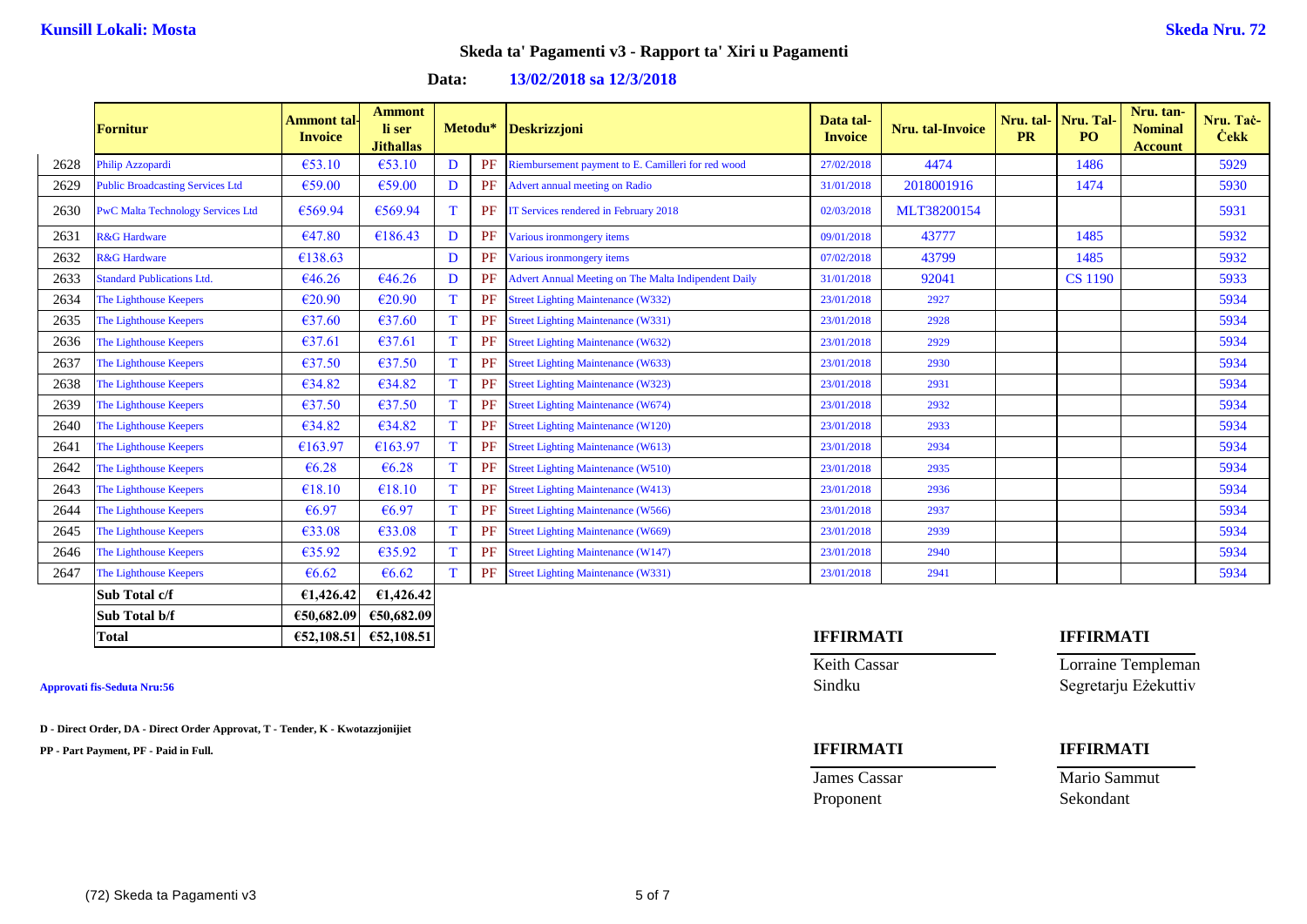| Data: | 13/02/2018 sa 12/3/2018 |  |
|-------|-------------------------|--|
|-------|-------------------------|--|

|      | <b>Fornitur</b>        | <b>Ammont</b> tal-<br><b>Invoice</b> | <b>Ammont</b><br>li ser<br><b>Jithallas</b> |   | Metodu*   | <b>Deskrizzjoni</b>                       | Data tal-<br><b>Invoice</b> | Nru. tal-Invoice | Nru. tal-<br><b>PR</b> | Nru. Tal-<br>PO. | Nru. tan-<br><b>Nominal</b><br><b>Account</b> | Nru. Tač-<br><b>Cekk</b> |
|------|------------------------|--------------------------------------|---------------------------------------------|---|-----------|-------------------------------------------|-----------------------------|------------------|------------------------|------------------|-----------------------------------------------|--------------------------|
| 2648 | The Lighthouse Keepers | €113.72                              | €113.72                                     |   | PF        | <b>Street Lighting Maintenance (W332)</b> | 23/01/2018                  | 2942             |                        |                  |                                               | 5934                     |
| 2649 | The Lighthouse Keepers | €41.76                               | €41.76                                      |   | PF        | <b>Street Lighting (Shade)</b>            | 23/01/2018                  | 2943             |                        |                  |                                               | 5934                     |
| 2650 | The Lighthouse Keepers | €35.53                               | €35.53                                      |   | PF        | <b>Street Lighting Maintenance (W378)</b> | 17/01/2018                  | 2945             |                        |                  |                                               | 5934                     |
| 2651 | The Lighthouse Keepers | €9.07                                | €9.07                                       | T | PF        | <b>Street Lighting Maintenance (W080)</b> | 23/01/2018                  | 2946             |                        |                  |                                               | 5934                     |
| 2652 | The Lighthouse Keepers | €107.73                              | €107.73                                     | T | PF        | <b>Street Lighting Maintenance (W060)</b> | 23/01/2018                  | 2947             |                        |                  |                                               | 5934                     |
| 2653 | The Lighthouse Keepers | €163.73                              | €163.73                                     | T | PF        | <b>Street Lighting Maintenance (W510)</b> | 23/01/2018                  | 2948             |                        |                  |                                               | 5934                     |
| 2654 | The Lighthouse Keepers | €44.72                               | €44.72                                      | T | PF        | <b>Street Lighting Maintenance (W533)</b> | 23/01/2018                  | 2949             |                        |                  |                                               | 5934                     |
| 2655 | The Lighthouse Keepers | €119.70                              | €119.70                                     | T | PF        | <b>Street Lighting Maintenance (W057)</b> | 23/01/2018                  | 2950             |                        |                  |                                               | 5934                     |
| 2656 | The Lighthouse Keepers | €37.50                               | €37.50                                      |   | PF        | <b>Street Lighting Maintenance (W881)</b> | 23/01/2018                  | 2951             |                        |                  |                                               | 5934                     |
| 2657 | The Lighthouse Keepers | €34.82                               | €34.82                                      |   | <b>PF</b> | <b>Street Lighting Maintenance (W419)</b> | 23/01/2018                  | 2952             |                        |                  |                                               | 5934                     |
| 2658 | The Lighthouse Keepers | €6.97                                | €6.97                                       |   | PF        | <b>Street Lighting Maintenance (W147)</b> | 23/01/2018                  | 2953             |                        |                  |                                               | 5934                     |
| 2659 | The Lighthouse Keepers | €35.53                               | €35.53                                      | T | PF        | <b>Street Lighting Maintenance (W058)</b> | 24/01/2018                  | 2954             |                        |                  |                                               | 5934                     |
| 2660 | The Lighthouse Keepers | €21.61                               | €21.61                                      | т | PF        | <b>Street Lighting Maintenance (W369)</b> | 24/01/2018                  | 2956             |                        |                  |                                               | 5934                     |
| 2661 | The Lighthouse Keepers | €6.97                                | €6.97                                       | T | PF        | <b>Street Lighting Maintenance (W449)</b> | 24/01/2018                  | 2957             |                        |                  |                                               | 5934                     |
| 2662 | The Lighthouse Keepers | €48.75                               | €48.75                                      |   | PF        | <b>Street Lighting Maintenance (W444)</b> | 24/01/2018                  | 2958             |                        |                  |                                               | 5934                     |
| 2663 | The Lighthouse Keepers | €37.50                               | €37.50                                      |   | PF        | <b>Street Lighting Maintenance (W747)</b> | 24/01/2018                  | 2959             |                        |                  |                                               | 5934                     |
| 2664 | The Lighthouse Keepers | €6.28                                | €6.28                                       |   | PF        | <b>Street Lighting Maintenance (W057)</b> | 24/01/2018                  | 2960             |                        |                  |                                               | 5934                     |
| 2665 | The Lighthouse Keepers | €34.82                               | €34.82                                      |   | PF        | <b>Street Lighting Maintenance (W396)</b> | 24/01/2018                  | 2961             |                        |                  |                                               | 5934                     |
| 2666 | The Lighthouse Keepers | €6.97                                | €6.97                                       |   | PF        | <b>Street Lighting Maintenance (W474)</b> | 24/01/2018                  | 2962             |                        |                  |                                               | 5934                     |
| 2667 | The Lighthouse Keepers | €6.97                                | €6.97                                       |   | PF        | <b>Street Lighting Maintenance (W153)</b> | 24/01/2018                  | 2963             |                        |                  |                                               | 5934                     |
|      | Sub Total c/f          | €920.65                              | €920.65                                     |   |           |                                           |                             |                  |                        |                  |                                               |                          |
|      | Sub Total b/f          | 652,108.51                           | €52,108.51                                  |   |           |                                           |                             |                  |                        |                  |                                               |                          |

**D - Direct Order, DA - Direct Order Approvat, T - Tender, K - Kwotazzjonijiet**

**PP - Part Payment, PF - Paid in Full. IFFIRMATI IFFIRMATI**

## **Total €53,029.16 €53,029.16 IFFIRMATI IFFIRMATI**

Proponent Sekondant

Keith Cassar **Lorraine Templeman Approvati fis-Seduta Nru:56** Sindku Segretarju Eżekuttiv